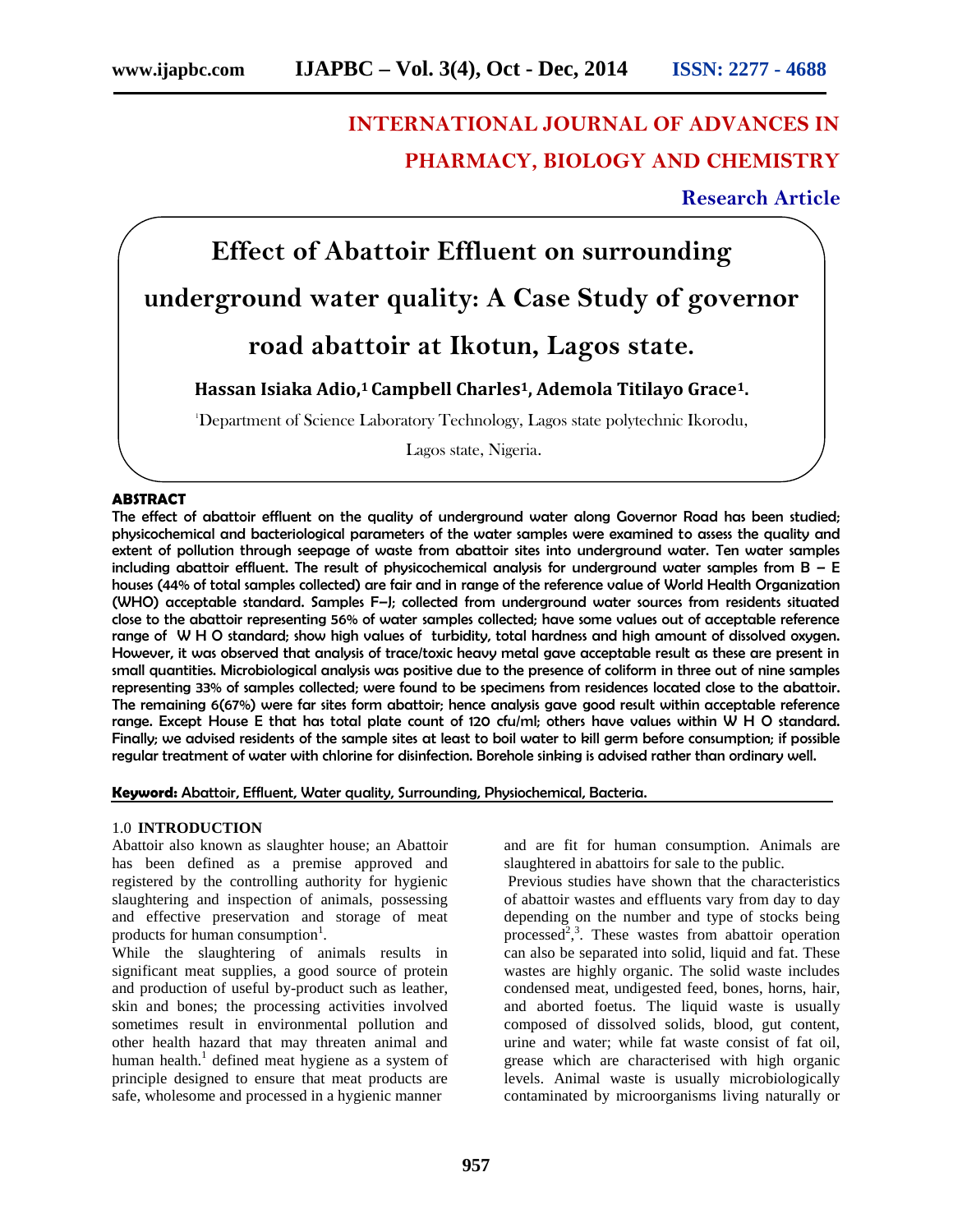entering it from the surroundings such as those resulting from processing operations<sup>4</sup>. The killing of animals for community consumption is inevitable in most nations of the world and dated back to antiquity. Public abattoir has been traced back to Roman civilization and in France by  $5<sup>th</sup>$  and  $6<sup>th</sup>$  centuries; slaughter houses were among the public facilities. In Italy, a law of 1890 required that a public abattoir be provided in all communities of more than six thousand inhabitants. Similar things were reported in Norway, Sweden, Denmark, Netherlands and Romania. Weobong et al reported that in United Kingdom abattoir or slaughter house perform a vital role in processing cattle and sheep from farm and transforming them into carcass meat<sup>5</sup>. He revealed that in 2001, there were about 360 licensed red meat abattoirs in UK; in nearly every town and neighborhood was provided with slaughter house or slaughter slab. Adie, et al published on slaughter facilities for tropical conditions and observed that abattoir may be situated in urban, rural and nominated industrial site and that each has advantages and disadvantages<sup>6</sup>. The advantages of rural site according to him out-weighed those of the other sites and recommended that a rural location be chosen where possible. He recommended that abattoir should be built on firm gently slope and away from other buildings such as residential areas and factories. He further suggested that the site for abattoir should be away from town boundaries including projected town boundaries. Waste generated by abattoir is potential environment quality problems.

In Nigeria, Sridhar reported that a cow bought for slaughtering produces 328kg of waste in form of dung, bone, blood, horn and  $h$ oof<sup>7</sup>. Forster submitted that the disposal of waste product is a problem that has always dominated the slaughter sector and on average; 45 percent of the waste consists of non meat substances $\delta$ . The characteristics of slaughter house waste and effluent vary from day to day depending on the number, types and stock being processed and the method  $5, 9$ ; however reported that waste can affect water, land or air quantities; if proper practices of management are not followed. Animal waste can be valuable for crops but can cause water quality impairment. It also contains organic solid, trace heavy metals, salts, bacteria, viruses, other micro organism and sediment. The waste from animals can<br>also be washed into stream if unprotected and  $2.1$ also be washed into stream if unprotected and reduces oxygen; thereby endangering aquatic life. 9 also reported that improper animal waste disposal can lead to animal disease being transmitted to human through contact with animal faeces.  $5$  reported that abattoir effluent reaching streams contributed significant level of nitrogen, phosphorous and oxygen

demand and other nutrient resulting in steam pollution. <sup>10</sup> attributed excessive nitrate in New Zealand ground waters to concentrated livestock manure usage. The wells in the meat processing area sometimes results in being polluted. Wells in vicinity of abattoir which serves as source of water to abattoir constitute high risk for the butchers and users of the wells. Medical experts were reported by  $11$  to have associated some diseases with abattoir activities; which include pneumonia, diarrhoea, Typhoid fever, Asthma, Wool Sorter disease, respiratory and chest disease. *E. coli* infection source was reported to be undercooked beef which has been contaminated; often in abattoir with faces containing the bacterium <sup>12</sup>. These diseases can spread from the abattoir to the neighborhood via vectors animals. However, growing population with increase in demand for meat has resulted in increased abattoir related pollution and has attracted intervention in many developed countries. There is high level of awareness on pollution from animals and over the years several measures have been put in place to protect the public health and the environment  $^{13}$ . According to  $^{14}$  in 1992, the European Commission introduced a pan – European fresh meat directives signed to standardise structures in the United Kingdom. Similarly, intervention was recorded was in United State of America with the introduction of  $15$ . In the contrary, little intervention or response had been made in the developing nations.

The pollution load on a water body from abattoir effluent can be quiet high. For example studies done in Canada  $16$  and Nigeria  $6$  showed very high contaminant level in abattoir effluent. Most of these are known to be hazardous to human beings and aquatic life. Likewise, improper disposal of effluent from slaughter house could lead to transmission of pathogens to human and cause disease such as *Bacillus*, *salmonella* infection, Brucellosis and helminthic disease and infections <sup>17</sup>. <sup>18</sup> reported that in developed countries an estimated 80% of all diseases and over one third of deaths are caused by consuming contaminated water. This work is to investigate the bacteriological, physiochemical characteristics and various toxic elements of Abattoir waste, as affected underground water sources in the surrounding houses near the abattoir.

# **2. MATERIAL AND METHODOLOGY**

## **2.1 Study Area**

The Governor Road Abattoir, located at Ikotun; in Alimosho Local Government area of Lagos state; that fairly dense populated. The abattoir although at a small scale; considering the population of people in the area and the number of animal slaughtered for public consumption; has not received much research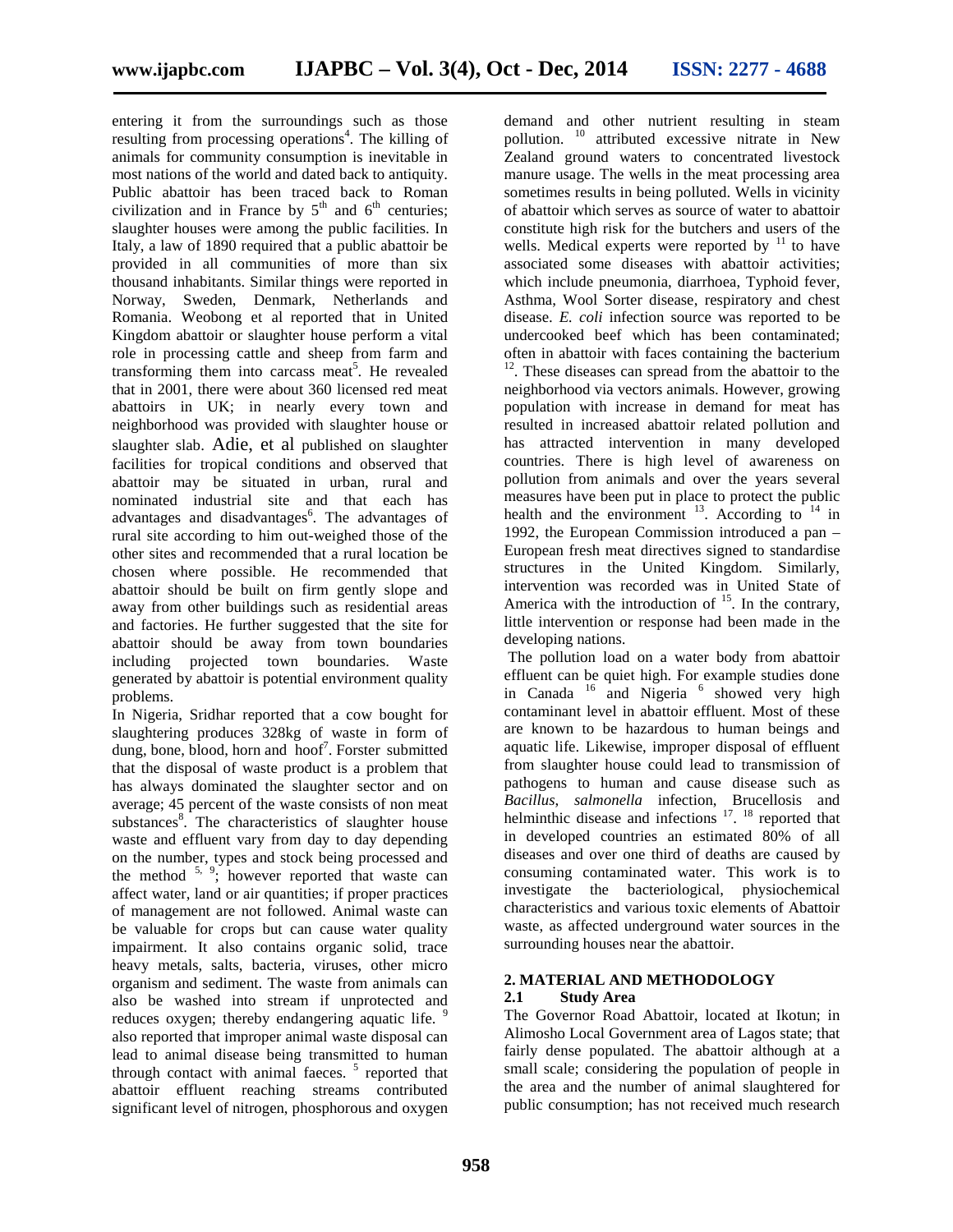attention before now. Ten samples were collected around the abattoir including abattoir effluent as shown and tagged  $A - J$  in Table 1 and Figure 1

below. No pipe borne water in the area as most residences depend on tube well (borehole) and well for their source of water.

**TABLE: 1 SHOWING THEGEOGRAPHICAL POSITIONING SYSTEM (GPS) LOCATION OF SAMPLE SITE**

| S/N | <b>SAMPLES</b>                | <b>LOCATION</b>           |
|-----|-------------------------------|---------------------------|
|     | <b>ABATTOIR WASTE WATER A</b> | 31N528548/UTM726605       |
| 2   | <b>HOUSE B</b>                | S/S 31N528709/UTM726720   |
| 3   | <b>HOUSE C</b>                | S/S 31N528736/UTM726716   |
| 4   | <b>HOUSE D</b>                | S/S 31528729/UTM 726614   |
| 5   | <b>HOUSE E</b>                | S/S 31N528664/UTM726687   |
| 6   | <b>HOUSE F</b>                | S/S 31N528579/UTM726616   |
|     | <b>HOUSE G</b>                | S/S 31528619/UTM 726661   |
| 8   | <b>HOUSE H</b>                | S/S 31N528664/UTM726687   |
| 9   | <b>HOUSE I</b>                | S/S 31N528668 / UTM726588 |
| 10  | <b>HOUSE J</b>                | S/S 31N528691/UTM726606   |



**FIG: 1 SAMPLE SITE LOCATION MAP**

**KEY** S/S: Sample Site E/B: Existing Building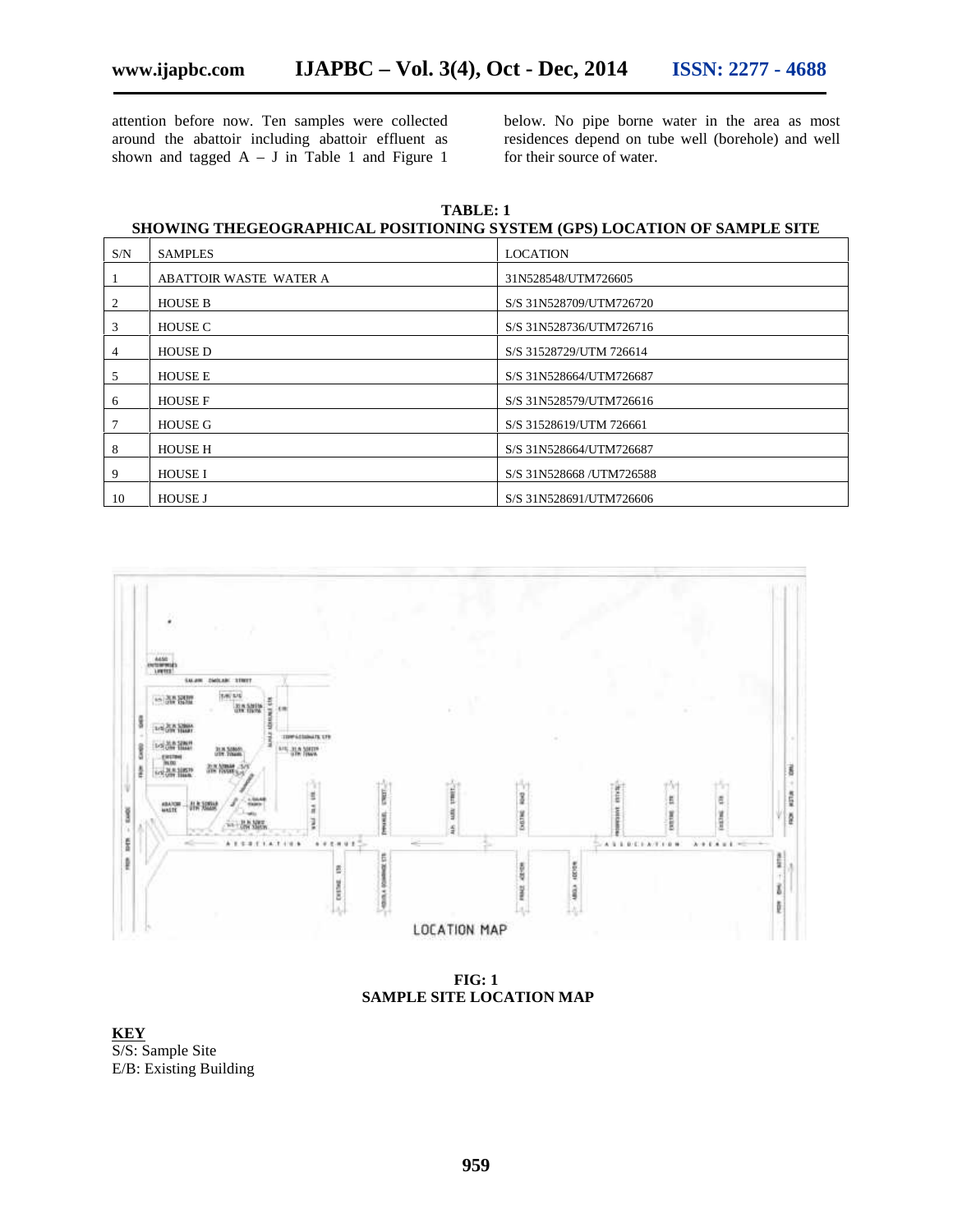The wastes from the slaughtering and the dressing grounds in the abattoir are washed into open drainages untreated and are carried into a nearby stream. Leachates from the series of decomposition processes of these wastes percolate into the underlying aquifers to contaminate underground water; which serves the dual purpose of dressing carcasses to be sold for human consumption and drinking water for the butchers and others working in the abattoir and surrounding houses. The animal wastes like intestinal contents are usually dumped in a place within the abattoir and have formed a dunghill which generates a lot of odour.

#### **2.2 Collection of Samples**

Nine water samples tagged B-J were collected from nine (9) houses around the abattoir. A sample of effluent tagged A was collected from abattoir which

was analyzed and compared to the other nine samples collected (water samples) from the surrounding residences. The samples were collected aseptically with five (5) liters plastic keg filled to the three quarter of the brim and covered immediately to avoid external contamination; then transferred immediately to the laboratory for analysis. The analyses were carried out in Lagos State Environmental Protection Agency (LASEPA) laboratory.

**2.3 Bacteriological and Physiochemical Analysis** The standard analytical methods that were used for determination of bacteriological and physico chemical parameter of water and waste water were from American Public Health Association series of standard methods of examination of Water and Effluent <sup>19</sup>(APHA, 1998; <sup>20</sup>Kosamu et al, 2011)

# **3.1 RESULT OF ABATTOIR WASTE WATER (A) AND HOUSE B -E SAMPLES**

|                                 |                          |                          | <b>TABLE 3.1.1</b><br><b>PHYSICAL</b> |                  |              |                          |
|---------------------------------|--------------------------|--------------------------|---------------------------------------|------------------|--------------|--------------------------|
| <b>PHYSICAL</b>                 |                          | W.H.O<br><b>STANDARD</b> |                                       |                  |              |                          |
|                                 | $\mathbf{A}$             | $\bf{B}$                 | $\mathbf C$                           | D                | E            |                          |
| Colour                          | 4,653                    | NA                       | NA                                    | NA               | NA           | 250Pt.Co.<br><b>APHA</b> |
| Appearance                      | Brownish                 | Colourless               | Colourless                            | Colourless       | Colourless   | Colourless               |
| Temperature                     | $27.4^{\circ}\textrm{C}$ | 26.8                     | 26.8                                  | 26.8             | 26.8         | $35-40$                  |
| Taste                           | NA                       | NA                       | NA                                    | NA               | NA           | Tasteless                |
| PH                              | 6.73                     | 5.6                      | 4.9                                   | 4.6              | 5.6          | $6.5 - 8.5$              |
| Odour                           | N.A.                     | Odourless                | <b>Odourless</b>                      | Odourless        | Odourless    | Odourless                |
| Turbidity                       | 7.88                     | 1.4                      | 0.1                                   | 0.1              | 0.8          | 5 NTU (mg/l)             |
| Conductivity                    | 284.3                    | 0.17                     | 0.23                                  | 0.78             | 0.34         | $1.0$ mscm               |
| Salinity                        | N.A.                     | NA                       | NA                                    | <b>NA</b>        | NA           | $0.1$ ppt                |
| <b>Total Suspended</b><br>Solid | $1,028$ mg/l             | $\mathbf{0}$             | $\overline{0}$                        | $\boldsymbol{0}$ | $\mathbf{0}$ | $30 \text{ mg}/1$        |
| <b>Total Dissolved Solid</b>    | 72mg/1                   | $\bf{0}$                 | $\bf{0}$                              | $\bf{0}$         | $\bf{0}$     | $1,200 \text{ mg}/1$     |
| Total Solid mg/l                | $1,100$ mg/l             | NA                       | NA                                    | NA               | NA           | $1000$ mg/l              |

NA = NOT ANALYSED NS = NOT SPECIFIED ND = NOT DETECTED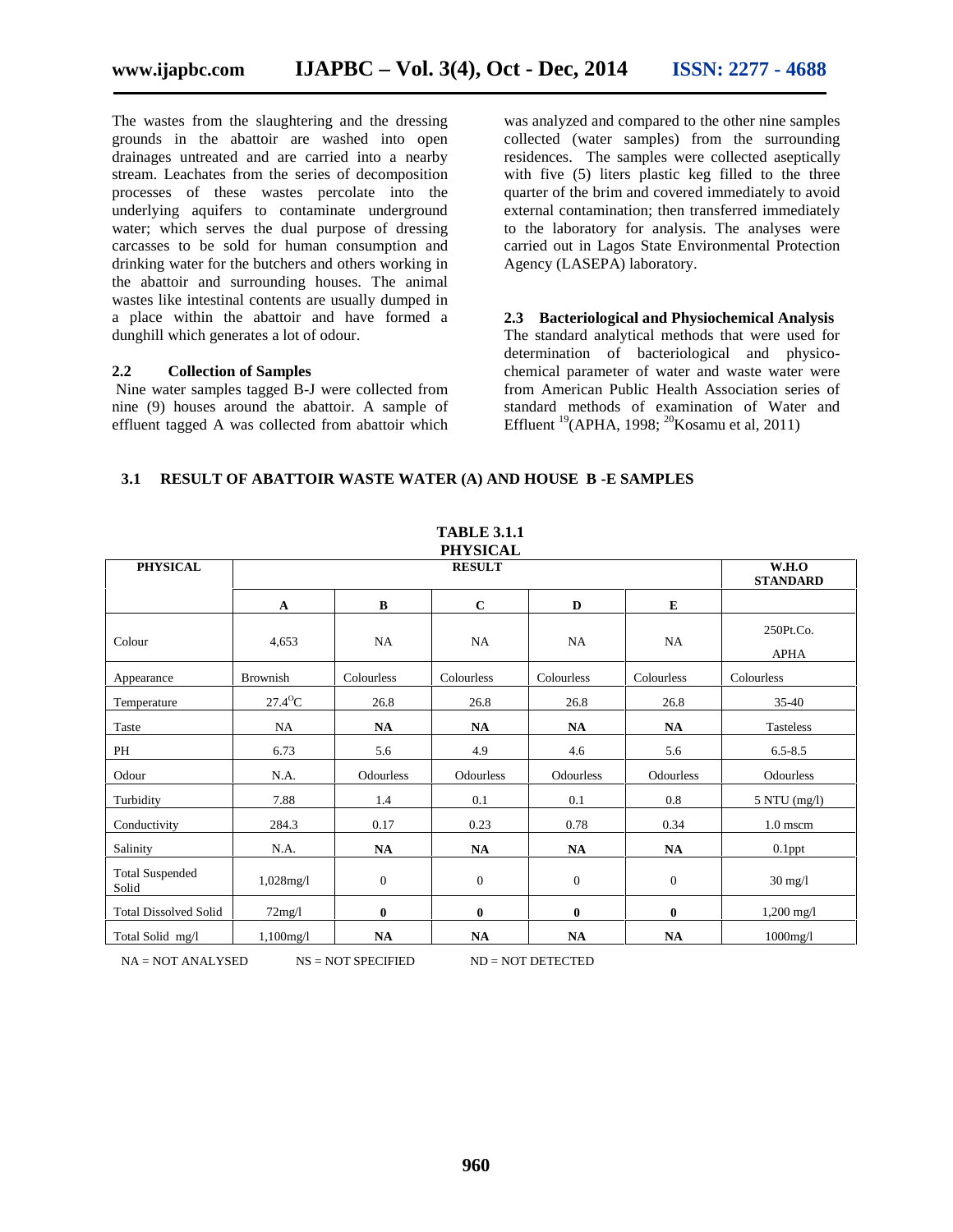|              | <b>W.H.O STANDARD</b> |             |               |                 |                 |
|--------------|-----------------------|-------------|---------------|-----------------|-----------------|
| A            | B                     | $\mathbf C$ | D             | E               |                 |
| $380$ mg/l   | 105                   | 26          | 112           | 18              | <b>NS</b>       |
| $1,285$ mg/l | 25                    | 25          | 30            | 15              | $200$ mg/l      |
| NA           | 28                    | 38          | 62            | 80              | $100$ mg/l      |
| 34mg/l       | $\mathbf{0}$          | 5           | 25            | 17              | $250$ mg/l      |
| NA           | NA                    | NA          | NA            | NA              | 1.5mg/l         |
| NA           | NA                    | NA          | NA            | NA              | 10mg/1          |
| NA           | NA                    | NA          | NA            | NA              | 5mg/l           |
| NA           | NA                    | NA          | NA            | NA              | $250$ mg/l      |
| NA           | NA                    | NA          | NA            | NA              | $1.0$ mg/l      |
| NA           | NA                    | NA          | NA            | NA              |                 |
| 0mg/l        | NA                    | NA          | NA            | NA              | $0.4$ mg/l(max) |
| $3.08$ mg/l  | 4.90                  | 4.88        | 4.63          | 4.62            | $2.0$ mg/l(min) |
| $2,069$ mg/l | NA                    | NA          | NA            | NA              | $200$ mg/l      |
| 517mg/l      | NA                    | NA          | NA            | <b>NA</b>       | $50$ mg/l       |
|              |                       |             | <b>RESULT</b> | <b>CHEMICAL</b> |                 |

# **TABLE 3.1.2**

# **TABLE 3.1.3 TRACE/TOXIC HEAVY METAL**

| TRACE /<br><b>TOXIC HEAVY</b> |               | <b>W.H.O STANDARD</b> |             |           |           |               |
|-------------------------------|---------------|-----------------------|-------------|-----------|-----------|---------------|
| <b>METAL</b>                  | $\mathbf{A}$  | $\bf{B}$              | $\mathbf C$ | D         | E         |               |
| Calcium                       | NA            | NA                    | <b>NA</b>   | <b>NA</b> | <b>NA</b> | $200$ mg/l    |
| Magnesium                     | 1,4747mg/l    | 0.0501                | 0.0570      | 0.1663    | 0.1604    | $150$ mg/ $1$ |
| Sodium                        | $0.3705$ mg/l | 0.0852                | 0.4659      | 0.5670    | 0.5222    | $200$ mg/l    |
| Potassium                     | NA            | NA                    | NA          | NA        | NA        | $<$ 20mg/l    |
| Zinc                          | $0.0169$ mg/l | 0.0000                | 0.0000      | 0.0000    | 0.0000    | 1.5mg/l       |
| Copper                        | NA            | NA                    | <b>NA</b>   | NA        | NA        | $0.5$ mg/l    |
| Aluminum                      | <b>NA</b>     | NA                    | <b>NA</b>   | <b>NA</b> | NA        | 0.2mg/l       |
| Manganese                     | 0.0287mg/1    | 0.0012                | 0.0018      | 0.0000    | 0.0000    | $0.5$ mg/l    |
| Iron                          | 0.4110mg/l    | 0.0062                | 0.0000      | 0.0185    | 0.0224    | $0.03$ mg/l   |
| Nickel                        | $0.0008$ mg/l | 0.0000                | 0.0000      | 0.0000    | 0.0000    | $0.02$ mg/l   |
| Cobalt                        | NA            | <b>NA</b>             | <b>NA</b>   | NA        | NA        | <b>NS</b>     |
| Cadmium                       | $0.0005$ mg/l | 0.0005                | 0.0000      | 0.0000    | 0.0000    | 0.002mg/l     |
| Arsenic                       | <b>NA</b>     | <b>NA</b>             | <b>NA</b>   | <b>NA</b> | <b>NA</b> | $0.015$ mg/l  |
| Silver                        | 0mg/1         | 0.0000                | 0.0000      | 0.0000    | 0.0000    | NS.           |
| Mercury                       | NA            | NA                    | <b>NA</b>   | NA        | NA        | 0.002mg/1     |
| Lead                          | 0mg/l         | 0.0190                | 0.0000      | 0.0000    | 0.0001    | $0.015$ mg/l  |
| Chromium                      | NA            | <b>NA</b>             | NA          | NA        | NA        | $0.10$ mg/l   |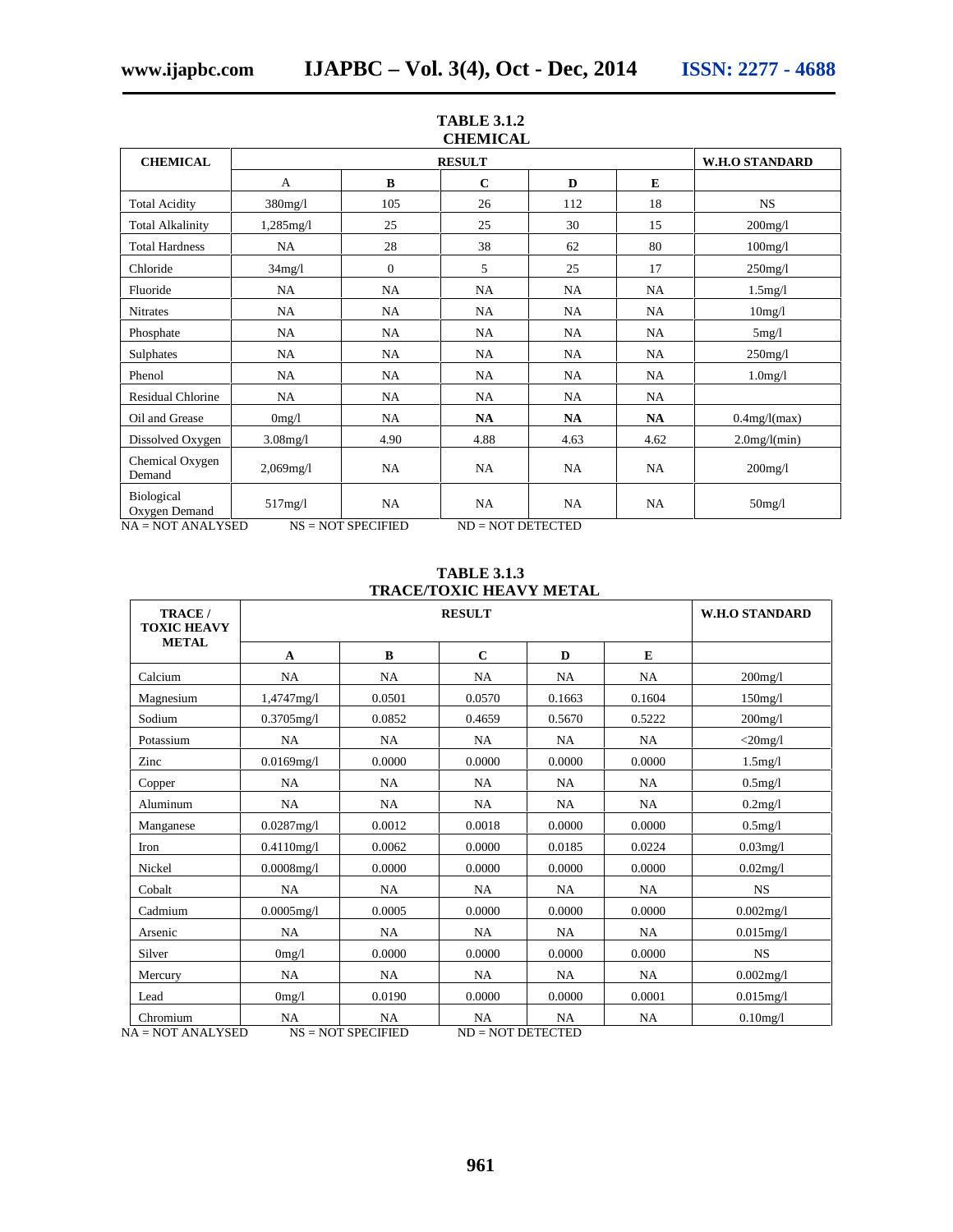#### **TABLE 3.1.4 MICROBILOGY**

| <b>MICROBIOLOGY</b>                                |          | W.H.O<br><b>STANDARD</b> |          |          |          |           |
|----------------------------------------------------|----------|--------------------------|----------|----------|----------|-----------|
|                                                    | A        | в                        | C        | D        | E        |           |
| <b>Total Plate Count</b>                           | 80       | 50                       | 30       | 20       | 120      | 100cfu/ml |
| <b>Total Coliform Count</b>                        | Positive | 15                       | 0        | 15       |          | Nil       |
| <b>Confirmatory Feacal</b><br><b>Coliform Test</b> | Positive | Positive                 | Negative | Positive | Negative | Negative  |

NA = NOT ANALYSED NS = NOT SPECIFIED ND = NOT DETECTED

## **RESULT OF HOUSE F - J SAMPLES TABLE: 3.2.1 PHYSICAL**

| <b>PHYSICAL</b>              |                  | <b>RESULT</b>    |                  |                  |                  | W.H.O                  |  |
|------------------------------|------------------|------------------|------------------|------------------|------------------|------------------------|--|
|                              | F                | G                | $\mathbf H$      | Ī                | J                | <b>STANDARD</b>        |  |
| Appearance                   | Colourless       | Colourless       | Colourless       | Colourless       | Colourless       | Colourless             |  |
| Temperature                  | 26.7             | 26.8             | 26.8             | 26.7             | 27.0             | $35-40$ <sup>o</sup> C |  |
| Taste                        |                  |                  |                  |                  |                  | <b>Tasteless</b>       |  |
| PH                           | 5.9              | 4.3              | 5.8              | 6.1              | 6.3              | $6.5 - 8.5$            |  |
| Odour                        | <b>Odourless</b> | <b>Odourless</b> | <b>Odourless</b> | <b>Odourless</b> | <b>Odourless</b> | <b>Odourless</b>       |  |
| Turbidity                    | 19.3             | 0.1              | 7.2              | 7.7              | 7.9              | $5$ NTU (mg/l)         |  |
| Conductivity                 | 0.61             | 0.84             | 0.61             | 0.61             | 0.62             | $1.0$ mscm             |  |
| Salinity                     |                  |                  |                  |                  |                  | $0.1$ ppt              |  |
| <b>Total Suspended Solid</b> | 2                | $\mathbf{0}$     | $\mathbf{0}$     | $\overline{0}$   |                  | $30 \text{ mg}/1$      |  |
| <b>Total Dissolved Solid</b> | <b>NA</b>        | <b>NA</b>        | <b>NA</b>        | NA               | <b>NA</b>        | $1,200 \text{ mg}/1$   |  |
| Total Solid mg/l             | <b>NA</b>        | <b>NA</b>        | <b>NA</b>        | <b>NA</b>        | NA               | 1000mg/l               |  |

NA = NOT ANALYSED NS = NOT SPECIFIED ND = NOT DETECTED

# **TABLE: 3.2.2**

# **CHEMICAL**

|                          |      | <b>RESULT</b> |             | W.H.O |           |                 |
|--------------------------|------|---------------|-------------|-------|-----------|-----------------|
|                          | F    | G             | $\mathbf H$ | I     | ${\bf J}$ | <b>STANDARD</b> |
| <b>Total Acidity</b>     | 16   | 62            | 11          | 9     | 15        | <b>NS</b>       |
| <b>Total Alkalinity</b>  | 30.0 | 20.0          | 15.0        | 15.0  | 35.0      | $200$ mg/l      |
| <b>Total Hardness</b>    | 130  | 56            | 104         | 84    | 72        | $100$ mg/l      |
| Chloride                 | 11.0 | 63.0          | 14.0        | 17.0  | 13.0      | $250$ mg/l      |
| Fluoride                 | NA   | NA            | NA          | NA    | <b>NA</b> | $1.5$ mg/l      |
| <b>Nitrates</b>          | NA   | NA            | <b>NA</b>   | NA    | <b>NA</b> | 10mg/l          |
| Phosphate                | NA   | NA            | <b>NA</b>   | NA    | NA        | 5mg/l           |
| Sulphates                | NA   | NA            | NA          | NA    | <b>NA</b> | $250$ mg/l      |
| <b>Residual Chlorine</b> | NA   | NA            | NA          | NA    | <b>NA</b> | $0.4$ mg/l(max) |
| Dissolved Oxygen         | 7.85 | 4.85          | 8.10        | 7.78  | 7.78      | 2.0mg/(min)     |

 $NA = NOT ANALYSED$   $NS = NOT SPECIFIED$   $ND = NOT DECTECD$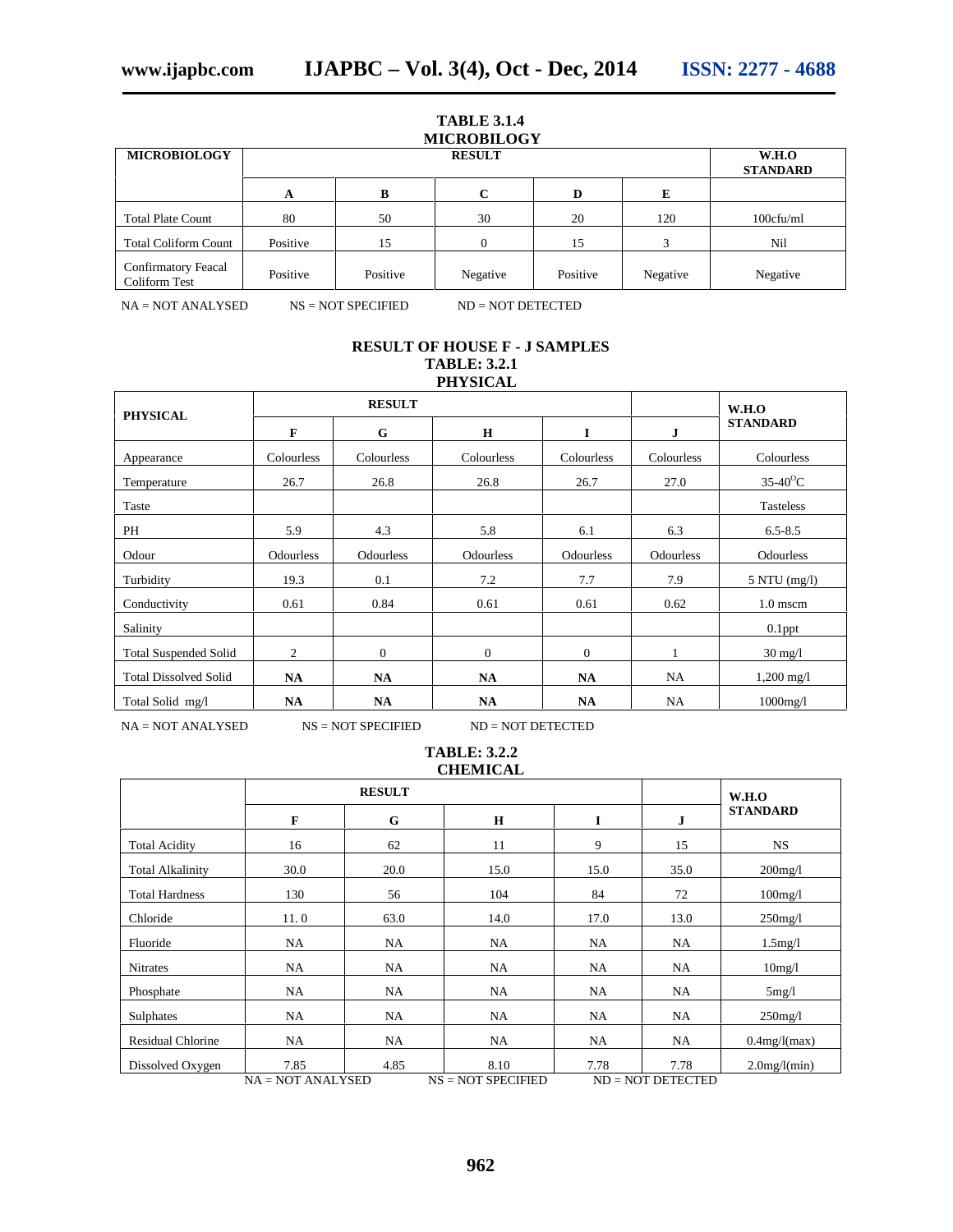|           |           | <b>RESULT</b> |             | W.H.O    |              |                 |  |
|-----------|-----------|---------------|-------------|----------|--------------|-----------------|--|
|           | F         | G             | $\mathbf H$ | $\bf{I}$ | $\mathbf{J}$ | <b>STANDARD</b> |  |
| Calcium   | NA        | <b>NA</b>     | NA          | NA       | NA           | $200$ mg/l      |  |
| Magnesium | 0.6303    | 0.3480        | 0.8954      | 0.8365   | 0.7083       | $150$ mg/l      |  |
| Sodium    | 0.6426    | 1.2328        | 0.4592      | 0.8365   | 0.7032       | $200$ mg/l      |  |
| Potassium | NA        | NA            | NA          | NA       | NA           | $<$ 20mg/l      |  |
| Zinc      | NA        | NA            | NA          | NA       | NA           | $1.5$ mg/l      |  |
| Copper    | NA        | NA            | NA          | NA       | NA           | $0.5$ mg/l      |  |
| Aluminum  | NA        | NA            | NA          | NA       | NA           | 0.2mg/l         |  |
| Manganese | 0.0012    | 0.0018        | 0.0000      | 0.0005   | 0.0000       | $0.5$ mg/l      |  |
| Iron      | 0.0062    | 0.0000        | 0.0185      | 0.0224   | 0.0120       | $0.02$ mg/l     |  |
| Nickel    | 0.0000    | 0.0000        | 0.0000      | 0.0000   | 0.0000       | $0.02$ mg/l     |  |
| Cobalt    | NA        | NA            | NA          | NA       | N.A          | <b>NS</b>       |  |
| Cadmium   | 0.0001    | 0.0000        | 0.0000      | 0.0000   | 0.0000       | $0.002$ mg/l    |  |
| Arsenic   | NA        | NA            | NA          | NA       | NA           | $0.015$ mg/l    |  |
| Silver    | 0.0000    | 0.0000        | 0.0000      | 0.0000   | 0.0000       | $_{\rm NS}$     |  |
| Mercury   | <b>NA</b> | NA            | NA          | NA       | NA           | 0.002mg/1       |  |
| Lead      | 0.0000    | 0.0000        | 0.0000      | 0.0000   | 0.0000       | $0.015$ mg/l    |  |
| Chromium  | NA        | NA            | NA          | NA       | NA           | $0010$ mg/l     |  |

**TABLE: 3.2.3 TRACE/TOXIC HEAVY METAL**

#### **TABLE: 3.2.4 MICROBIOLOGY**

|                                      |          | <b>RESULT</b> |             | W.H.O    |          |                 |
|--------------------------------------|----------|---------------|-------------|----------|----------|-----------------|
|                                      | F        | G             | $\mathbf H$ |          |          | <b>STANDARD</b> |
| <b>Total Plate Count</b>             |          | 10            | 25          | ◠        | 10       | 100cfu/ml       |
| <b>Total Coliform</b>                | 2400     |               | 37          |          | 1200     | Nil             |
| Confirmatory Feacal<br>Coliform Test | Positive | Nil           | Nil         | Negative | Negative | Negative        |

 $NA = NOT ANALYSED$   $NS = NOT SPECIFIED$   $ND = NOT DET DECTE$ 

#### **4. DISCUSSION**

From the results obtained in Table 3.1.1, the waste water from the abattoir has unacceptable colour with high amount of suspended solids etc. Similarly, the PH for samples  $B - F$  in Table 3.1.1 and samples  $F -$ J in Table 3.2.1 fall below the acceptable standard except Sample A. This agreed with the work done by <sup>21</sup>. Chemical analysis shows high amount of dissolved oxygen in all samples in conformity with acceptable standard. However, Sample A which shows high values of alkalinity<sup>7</sup>. According to  $17$ ; it was observed that the characteristics of abattoir wastes and effluents vary from day to day depending on the number and types of stocks being slaughtered. It was observed that analysis of trace/toxic heavy metal gave acceptable results in all the samples except in Sample A in Table 3.1.3 which gave higher values than the standard in magnesium and iron.

Microbiological analysis was positive due to the presence of coliform, apparently due to faecal contamination from the abattoir waste water which seeped into surrounding underground water. While three out of nine samples i.e. B and D of Table 3.1.4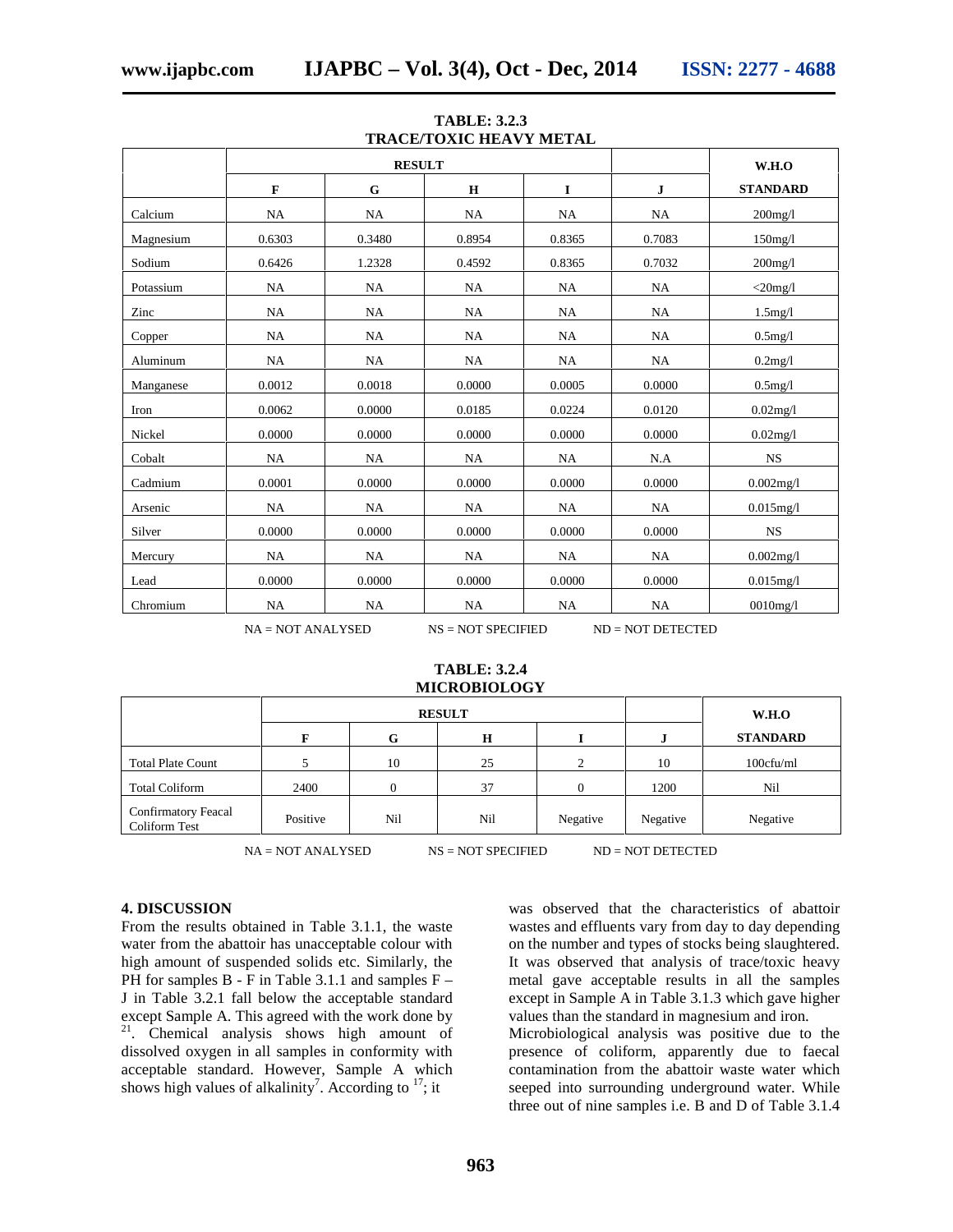and F in Table 3.2.4 representing 33% of samples collected were found to be specimen from residences located close to the abattoir are positive for faecal coliform. However, House E in Table 3.1.4 has a total plate count of 120 cfu/ml; other samples have values within W H O standard. These results agreed with previous studies made by  $8, 11$  in Ogbomosho town; that abattoir waste water has considerable range of biological and chemical pollutants. The remaining 6 (67%) were far sites from abattoir; hence analysis gave good result within acceptable reference range  $^{22}$ . .

## 5.1 **CONCLUSION**

Inference that can be drawn from the analysis of the abattoir effluents and surrounding portable water is the closer to abattoir, the less portable the water for consumption <sup>6</sup>.

#### 5.2 **RECOMMENDATION**

- Abattoir should be sited relatively far from residential areas, <sup>18</sup> Abattoir activities should be done in an environmental friendly manner in strict compliance with environmental health and safety regulations <sup>8</sup>. Disposal of abattoir wastes must be done in an environmental friendly manner to mitigate contamination  $2<sup>3</sup>$ .
- The state environmental protection agency should actively monitor activities of the abattoirs and ensure compliance with health and safety standard  $24$ .
- It is advisable that residents of areas close to abattoir should make borehole instead of wells to mitigate contamination, it was observed that water source specimens that did not pass, was a well hence infiltration with pollutants are easily achieved, regular periodic treatment of water and boiling before drinking are also recommended.

#### **ACKNOWLEDGEMENT**

The authors acknowledge staff and management of Lagos State Environmental Protection Agency (LASEPA) laboratory.

#### **REFERENCES**

- 1. Nouri, J., Karbassi, A. R. and Mirkia, S. (2008) Environmental Management of Coastal Regions in the Caspian Sea. *International Journal of Environmental Science and Technology,* 5 (1): 43-52
- 2. Omole, D. O. and Longe, E. O. (2008) An Assessment of the Impact of Abattoir Effluents on River Illo, Ota, Nigeria. *Journal of Environmental Science and Technology,* 1 (2): 56 -64
- 3. Pejman, A. H., Bidhendi, G. R. N., Karbassi, A. R., Mehrdadi, N. and Bidhendi, M. E. (2009) Evaluation of Spatial and Seasonal Variations in Surface Water Quality using Multivariate Statistical Techniques. *International Journal of Environmental Science and Technology,* 6 (3):  $467 - 476$
- 4. UNESCO (2006) Water a Shared Responsibility .The United Nations World Water Development Report (WWDR 2). Retrieved from  $\langle \text{http://}$ www.unesco.org/water/wwap>
- 5. Weobong, C. A. and Adinyira, E. Y. (2011) Operational Impacts of the Tamale Abattoir on the Environment. *Journal of Public Health and Epidemiology,* 3(9): 386-393
- 6. Adie, G. U. and Osibanjo, O. (2007) Impact of Effluent from Bodija Abattoir on the Physicochemical Parameters of Oshunkaye Stream in Ibadan City, Nigeria. *African Journal of Biotechnology,* 6 (15):1806-1811
- 7. Sridhar M K C (1988) Government/ Private Sector Partnership. Effective Tool for Solid Waste Evacution and Management.In: A Tokun, A A Adegbola (Eds.): Proceedings of the Workshop on Engineering Development and the Environment. Nigeria: Prost Publishing, pp. 41-50.
- 8. Forster R (2005). Meat Parking Industry. Microsoft Encarta Encyclopedia Standard
- 9. Raymond C L (1977) Pollution Control for Agriculture. New York: Academic Press Inc.
- 10. George R H (1987) Agricultural Chemical and Ground Water-Extent and Implications. American journal of Alt Agric, 2: 3-13
- 11. Oyedemi D T A (2000). The Impact of Abattoir Location and Management on surrounding residents in Ibadan, Nigeria. M. Tech. Thesis (unpublished), LAUTECH, Ogbomoso.
- 12. Encarta Encyclopedia Standard 2005. Bovine Spongiform Encephalopathy
- 13. Merrington G, Winder L, Parkinson R, Redman M(1984).Agricultural Pollution: Environmental Problems and Practical Solutions. London. Taylor & Francis (Spon Press)
- 14. Abattoir Acts1988. Retrieved 2003 from http// www.Irishstatutebook.i.e/1988/en/act/pub/0008 /index.html
- 15. Mittal G S (2004).Characterisation of Effluent Waste water from abattoir for Land application. http://www.informaworld.com/smpp/content=9 713626332
- 16. Emeka, U. J.; Braide, S. A. and Chindah, A. C. (2009) Impact of Abattoir Wastes based on Some Physicochemical Parameters on Woji Creek, Port Harcourt, Nigeria. Management of